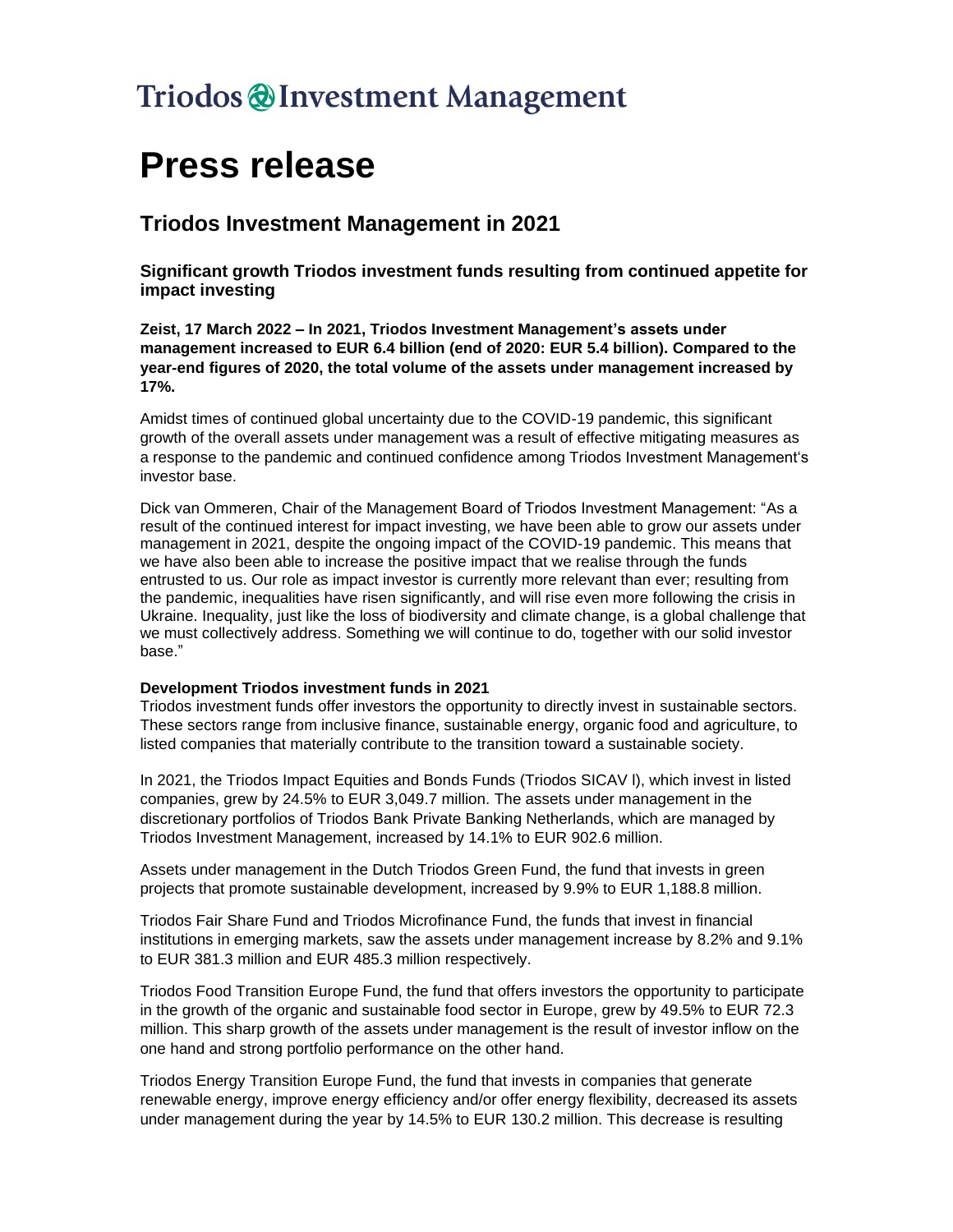from the fact that the fund was closed for new inflow in April due to a disproportionately increased liquidity position, which resulted from a year-on-year strong interest from investors in the fund combined with the relatively long lead-time of the type of investments made by the fund. The fund remained open for outflow.

Triodos Multi Impact Fund, the Triodos fund-of-funds, increased its fund size by 7.3% to EUR 34.4 million by the year end. The net asset value of the SFRE Fund, the first global open-ended investment fund created to deploy long-term and mission aligned capital to values-based banks, increased by 10.4% to USD 43.2 million.

In the fourth quarter of 2021, Triodos Investment Management launched Triodos Emerging Markets Renewable Energy Fund, a fund that invests in the much-needed energy transition in emerging markets by providing long-term senior debt to utility-scale wind, solar and run-of-theriver hydro projects. The fund was launched on 29 October 2021 at an initial fund size of USD 29.0 million.

#### **Returns**

Based on net asset value the performance as per the last trading date of 2021 was:

| <b>Fund</b>                                                                | 1-year  | 3-year | 5-year |
|----------------------------------------------------------------------------|---------|--------|--------|
| Triodos Groenfonds <sup>1</sup>                                            | 0.1%    | 1.8%   | 1.3%   |
| Triodos Fair Share Fund <sup>2</sup>                                       | 7.4%    | 2.0%   | 2.1%   |
| Triodos Microfinance Fund (I-cap share class)                              | 7.9%    | 2.2%   | 2.4%   |
| Triodos Food Transition Europe Fund (Q-dis share class)                    | 28.9%   | 6.8%   | 4.6%   |
| Triodos Energy Transition Europe Fund ( $Z$ -cap share class) <sup>3</sup> | 9.2%    | 4.8%   | 4.3%   |
| Triodos Global Equities Impact Fund (Z-dis share class) <sup>2</sup>       | 14.0%   | 14.8%  | 10.2%  |
| Triodos Impact Mixed Fund - Neutral (Z-dis share class) <sup>2</sup>       | 5.3%    | 7.5%   | 5.0%   |
| Triodos Impact Mixed Fund - Defensive (Z-dis share class) <sup>4</sup>     | 0.5%    |        |        |
| Triodos Impact Mixed Fund - Offensive ( $Z$ -dis share class) <sup>4</sup> | 9.2%    |        |        |
| Triodos Pioneer Impact Fund (Z-cap share class) <sup>2</sup>               | 7.2%    | 21.1%  | 11.8%  |
| Triodos Euro Bond Impact Fund (Z-dis share class) <sup>2</sup>             | $-3.4%$ | 0.9%   | 0.5%   |
| Triodos Sterling Bond Impact Fund (KR-dis share class) <sup>5</sup>        | $-3.8%$ |        |        |
| Triodos Multi Impact Fund (Z-dis share class)                              | 4.4%    | 2.5%   | 1.4%   |
| SFRE Fund (A-USD share class)                                              | 11.0%   | 5.7%   | 1.7%   |

Return including reinvestment of dividends, excluding potential fiscal benefit for investors.

<sup>2</sup> Return including reinvestment of dividends.

<sup>3</sup> Return including reinvestment of realised gains.

<sup>4</sup> This fund was launched in May 2019.The 3-year and 5-year returns are therefore not available. Return including reinvestment of dividends.

<sup>5</sup> This fund was launched in October 2020. The 3-year and 5-year returns are therefore not available. Return including reinvestment of dividends.

In 2021, the second year of the COVID-19 pandemic, most Triodos funds performed well and were able to deliver healthy returns despite continued challenging circumstances. Especially the funds that invest in financial institutions in emerging markets (Triodos Fair Share Fund and Triodos Microfinance Fund) were able to turn the negative performance in 2020, resulting from the impact of the pandemic, into solid returns in 2021, showcasing the resilient nature of emerging markets. Triodos Food Transition Europe Fund had an exceptionally good performance last year as a result of the exit from one of its portfolio companies. Triodos Euro Bond Impact Fund and Triodos Sterling Bond Impact Fund on the other hand had to conclude the year with a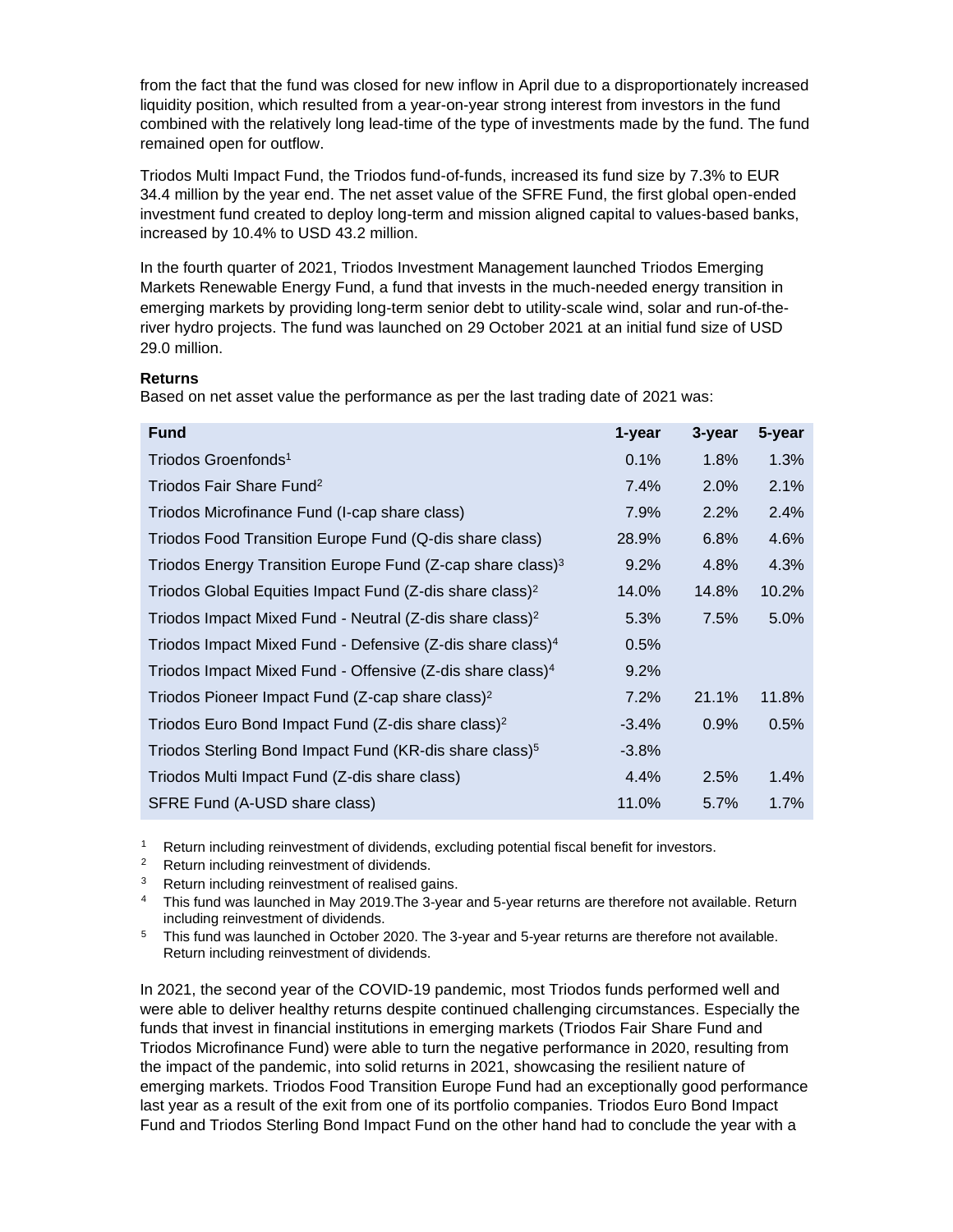negative performance of -3.4% and -3.8% respectively. This was due to volatile bond markets resulting from rising inflation expectations and the start of tighter monetary policies. Dynamics that have had an impact on all bond related portfolios.

#### **Impact**

Triodos Investment Management's mission is to make money work for positive social, environmental and cultural change. Through our investments we create positive social and economic impact in order to contribute to accelerating the transition towards a more sustainable society.

In 2021 this meant:

- that we co-financed 175 projects in the sustainable energy sector, with a total generating capacity of 2,300 MW producing the equivalent of the electricity needs of 3.7 million households worldwide (2020: 2.9 million), or 259,000 households based on our share in these projects. These projects were attributing to the avoidance of over 276 ktonne tonne of CO2e emissions (2020: 288 ktonne).
- over 38,000 smallholder farmers (2020: 35,000) in nine emerging market countries worldwide were paid directly and fairly upon delivery of their harvests as a result of trade finance provided to farmers' cooperatives and agribusiness. The farmers had 49,000 hectares of certified organic farmland under cultivation (2020: 56,000) in 2021. An additional 5,800 (2020: 8,400) hectares was in conversion.
- that the organically managed land on the European farms which Triodos Investment Management financed could produce the equivalent of 7.3 million meals, or enough food to provide a sustainable diet for approximately 6,600 people (2020: 6,700). Together approximately 10,500 hectares of organic farmland was financed across Europe;
- providing finance to 111 emerging and well-established financial institutions working for inclusive finance in Latin America, Asia, Eastern Europe and Africa. These institutions reached approximately 17.8 million customers borrowing for a better quality of life (2020: 18.2 million). Approximately 18.6 million people living on low incomes use savings services offered by these institutions (2019: 20.2 million).

More detailed information about the impact generated through our funds is available through our online impact reports. The online impact reports present our 2021 results in a context of numbers and stories, and showcase our mission to make money work for positive social and environmental change. The 2021 impact reports are available as per mid-April 2022.

More detailed information on the financial performance of the above-mentioned funds is available through the fund's annual reports, including the audited annual accounts, which will be published on 7 April 2022 (Impact Equities & Bonds funds and Triodos Microfinance Fund), 28 April 2022 (Triodos Groenfonds, Triodos Fair Share Fund, Triodos Energy Transition Europe Fund, Triodos Food Transition Europe Fund and Triodos Multi Impact Fund) and 7 May 2022 (SFRE fund) via [www.triodos-im.com.](http://www.triodos-im.com/)

#### **About Triodos Investment Management**

Triodos Investment Management connects a broad range of investors who want to make their money work for lasting, positive change with innovative entrepreneurs and sustainable businesses doing just that. In doing so, we serve as a catalyst in sectors that are key in the transition to a world that is fairer, more sustainable and humane.

We have built up in-depth knowledge throughout our 25 years of impact investing in sectors such as Energy & Climate, Inclusive Finance and Sustainable Food & Agriculture. We also invest in listed companies that materially contribute to the transition toward a sustainable society. Assets under management as per end of 2021: EUR 6.4 billion.